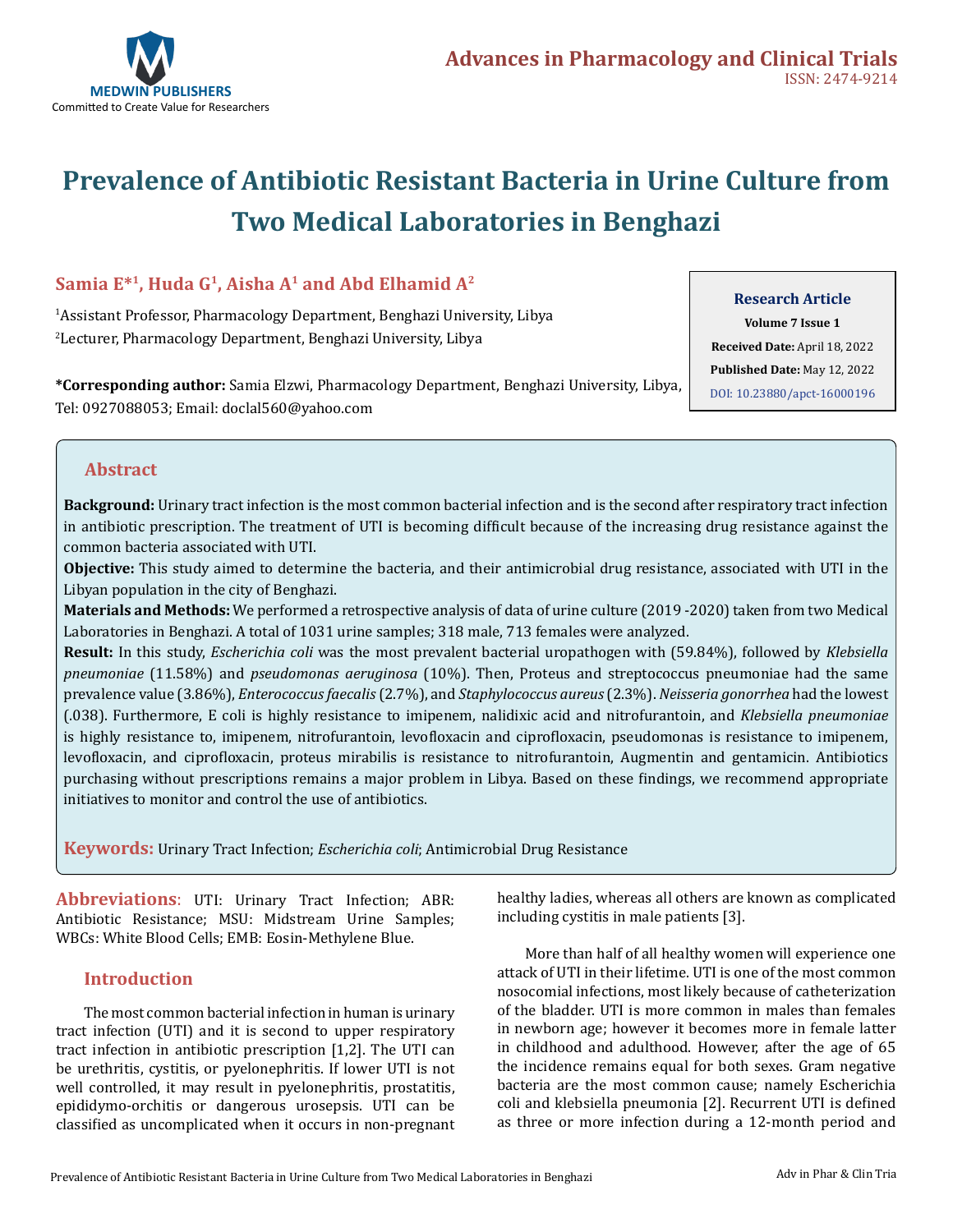it contribute largely to the incidence and morbidity of UTI, as more than 30% of women will experience a subsequent infection within one year of resolution of their initial symptoms, despite appropriate antibiotic therapy [4,5].

According to The Global Prevalence Study on Infections in Urology, 9.4% urological patients admitted to hospitals between 2005 and 2013 developed UTI during their hospital stay [6]. The economic burden for primary UTI diagnosis costs around \$2.8 billion every year in USA, and 7 million doctor visits and around one million emergency visits annually [7]. Individual risk that can make patients mor prone to develop UTI depends on different factors such as age, sexual activity, family history, medical comorbidities as diabetes mellitus and an individual history of previous UTI [8]. The emergence of antibiotic resistant bacteria led health authority in UK to reduce antibiotic use in primary care. Around 30% of Escherichia coli are now resistant to Trimethoprim [9].

The antibiotic stewardship has an important role in controlling the spread of multi-drug resistant organisms for example a study from South Korea has indicated that a reduction in the incidence of extended-spectrum β-lactamase producing klebsiella pneumoniae by enforcing electronic prescribing system for third-generation cephalosporins [10]. Antibiotic resistance (ABR) is a growing public health concern worldwide, and it is now regarded as a critical One Health issue. One Health's interconnected domains contribute to the emergence, evolution, and spread of antibiotic-resistant microorganisms on a local and global scale, which is a significant risk factor for global health [11].

The current study was conducted in two private labs in Benghazi to estimate the prevalence of antibiotic resistant bacteria among Libyan population in Benghazi.

#### **Materials and Methods**

A retrospective study was done after getting approval from the ethical committees. The data of the sample of urine culture in two medical laboratories in Benghazi (AL Saleem and Iben sena medical laboratories) were collected. All the urine cultures were taken for a clinical indication (suspicion of infection). A total of 1031 data was analyzed in the period from 1st of January 2019 to 4th of August 2019. The data were of different age and sex.

Urine collection by, clean catch midstream urine samples (MSU) were collected in sterile disposable containers (20 mL) with tight-fitting lid to prevent leakage. The collected urine specimens were subjected to general urine examinations using direct microscopy for white blood cells (WBCs) counting, then cultured on 5% Blood agar, MacConkey agar, and Eosin-Methylene blue (EMB) agar using calibrated loops for semi-quantitative method [12], and incubated aerobically

for 24 hours at 37°C. Cultures without any colony at the end of 24 hours incubation were further incubated for 48 hours. Samples with colony count ≥ 105 cfu/mL were considered positive isolates. Categorical variables were using the frequency and percentage. The chi- square test was used to identify difference between susceptibility proportions among Island and regions. The chi-square test for trend in proportion was used to evaluate trends in the considered statistically significant and analysis was conducted using R software version 3.5.1.

#### **Results**

Data from one thousand and thirty-one (1031; 318 male, 713 females (Figure 1), morning clean catch midstream urine samples collected from two different laboratories in Benghazi city in Libya patients were analyzed. The samples were divided into groups according to the age; 0-12 (138), 13-40 (393), more than 41 (534) (Figure 2).



**Figure 1:** Number of urine samples examination according to gender.



Significant bacteriuria was observed in 259/1031; 25.12%. The other samples contain either no growth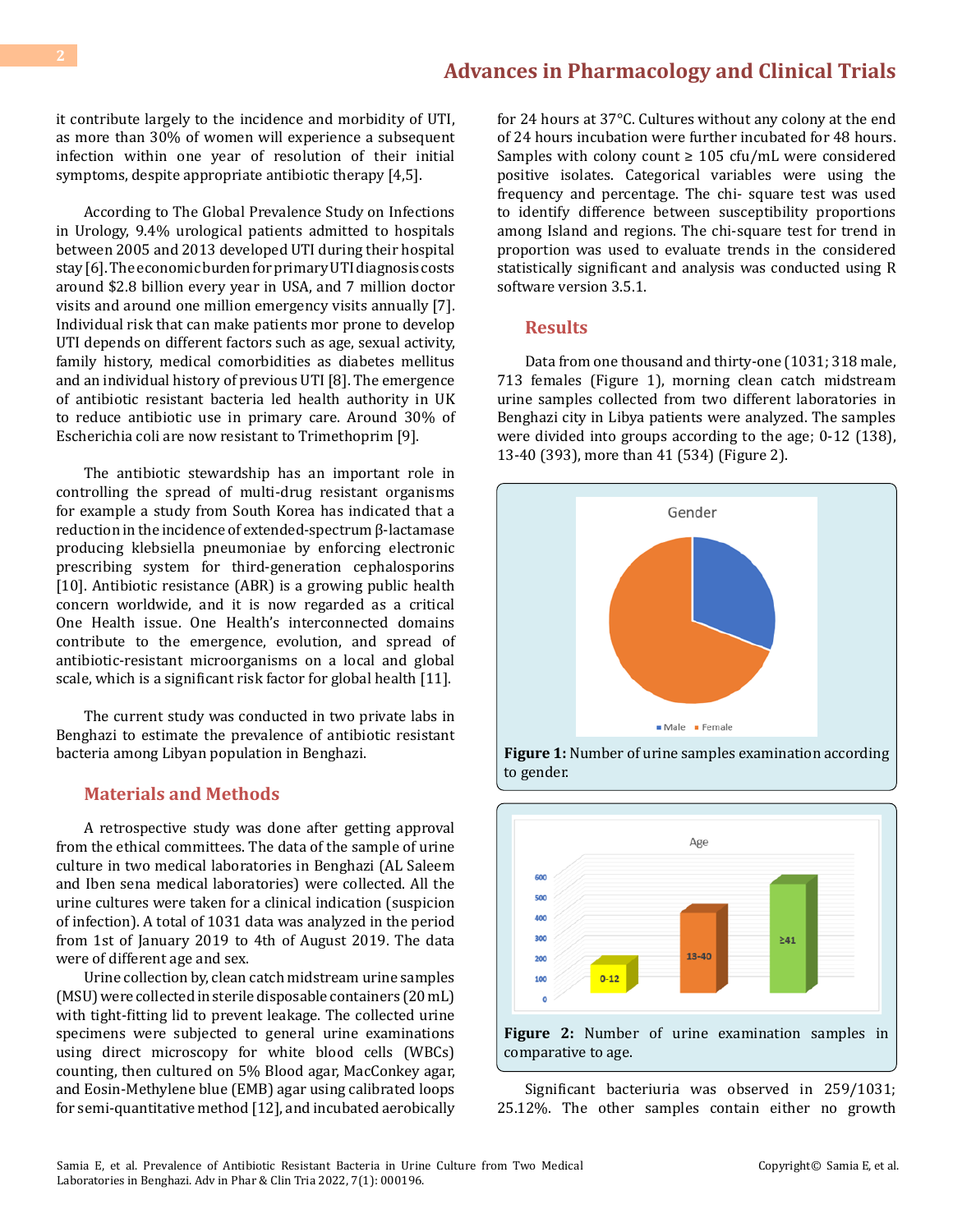(664/1031; (64.4%) or non-specific growth result (148/1031; 14.35%) (Figure 3). Urinary tract infection was highest in females with 188/259 (72.58%) as compared to 65/259; 25%) in male.



Escherichia coli was the most prevalent bacterial uropathogen with total prevalence of (59.84%; 118 in female and 31 in males), followed by Klebsiella (11.58%; 20 in females and 10 in males) and pseudomonas aeruginosa (10%; 17 in females and 9 in males). While *Proteus mirabilis* had the value of (3.86%; 9 in females and 1 in males). Enterococcus faecalis (2.7%; 7 in females and none in males). Only, Actinomyces isrealii was more in males (none in females and 3 in males). *Corynebacterium urealyticum*, Citrobacter species had a lower value (1.15%; 1 in females and 1 in males) and Neisseria gonorrhea had the lowest prevalence (0.38%; 1 in females and 0 in males) (Figure 4).



As presented in Figure 5 A, the gentamicin, amoxicillin, cefotaxim, cefotriaxone, septrin, chloramphenicol, chloramphenicol, tobramycin and pipramycin resistances of Escherichia coli were higher in several parts of Africa as compared to these antibiotics resistances of the same isolate in our study in Libya, where the Z tests were significantly different (7.9, 8.9, 7.2, 11, 9.4, 7, 18, 24.8 respectively). In contrast, the imipenem, nalidixic acid and nitrofurantoin resistances of E coli were significantly higher in Libya as compared to median percent of the same antimicrobial resistance of the same pathogen in different territories in Africa, where the Z tests were -2.1, - 2,1 and -7.5 respectively. The resistances of Escherichia coli to the other tested antibiotics as augmentin, ciprofloxacin and levofloxacin in the current study where insignificant as compared to several areas in Africa ( Z tests ranged between -2 and 2) Figure 5A.

Although the Patterns of imipenem, nitrofurantoin, levofloxacin, and ciprofloxacin resistant Klebsiella were higher in this study in Libya as compared to the patterns of the same anti-microbial resistances of Klebsiella in many countries of Africa, statistically, there were no significant differences of Z tests (-1.4, -0.7, -1 respectively) Figure 5 B. On the other hand, the other tested antibiotic resistances of Klebsiella isolates were significantly higher in parts of Africa (Z tests ranges between 2.1 as in augmantin and 20.7 as in tobramycin) Figure 5B.

In several regions of Africa, the *pseudomonas aeruginosa* showed to process more resistance to gentamicin, amoxicillin, cefotaxim, nalidixic acid, nitrofurantoin and septrin as compared to these antibiotic resistances of the same isolate in the current study Figure 6C. In addition, the resistant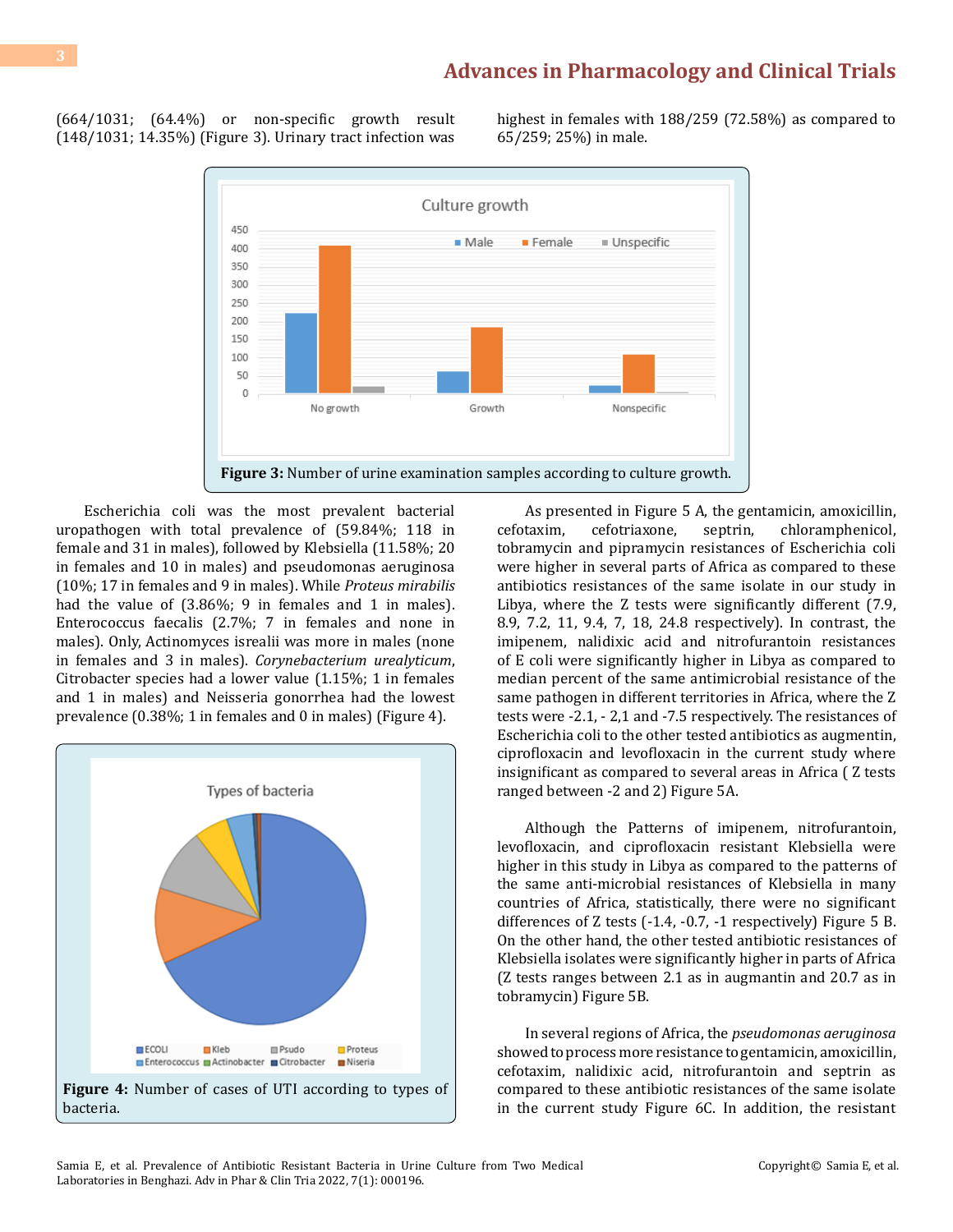patterns of pseudomonas to imipenem, levofloxacin, and ciprofloxacin were slightly higher in the present study as compared to the mean percent of resistance in different countries in Africa, However, these were not significantly different (Z tests were -0.3, -0.9, -0.8 respectively) Figure

5C. Although the prevalence of tobramycin and Pipramycin resistant pseudomonas strains were tested (38.5 and 46.2% respectively), no comparable studies were found in many countries in Africa.



**Figure 5:** Percentage of several antimicrobial resistance in the most common gram negative uropathogens in Libya compared with the Median ranges of percent antimicrobial resistance for the same bacteria in Africa during 2016. A: antimicrobial resistance in *Escherichia coli* B: antimicrobial resistance in *Klebsiella pneumoniae*. C: antimicrobial resistance in *Pseudomonas aeruginosa*. D: antimicrobial resistance in *Proteus mirabilis.*

As revealed in the figure 5D, the nitrofurantoin, Augmentin and gentamicin resistant Proteus pathogens were more prevalent in our country in this study as compared to median percent of the same antibiotic resistance for the Proteus in different parts of Africa. However, these were not significantly different  $(Z \text{ test} = -1.5, -0.9, -1.8 \text{ respectively})$ . The percentages of Proteus resistant strains against amoxicillin and ciprofloxacin were significantly lower in the current study as compare to that in many countries in Africa (Z tests= 7.9, 3.3 respectively) Figure 5D.

#### **Discussion**

Antibiotic resistance is a real problem in our country due to misuse of antibiotic which were frequently prescribed

even for simple upper respiratory tract infection without prescription, antibiotic resistance among uropathogens is common worldwide. In our country no enough data found on antibiotic resistance so in this study we tried to shed light on the prevalence of antibiotic resistant in urine samples [13,14]. One thousand and thirty one (103; 318 male, 713 females cases). Anatomical factors and alterations also play an important role in the pathogenesis of UTI in women. The shortness of the urethra, with its close relationship to the anus, makes it easy for bacteria to ascend into the urinary tract [15].

In our study urinary tract infection was highest in females with 188/259 (72.58%) as compared to 65/259; 25%) in male. This is in agreement with study in Bushra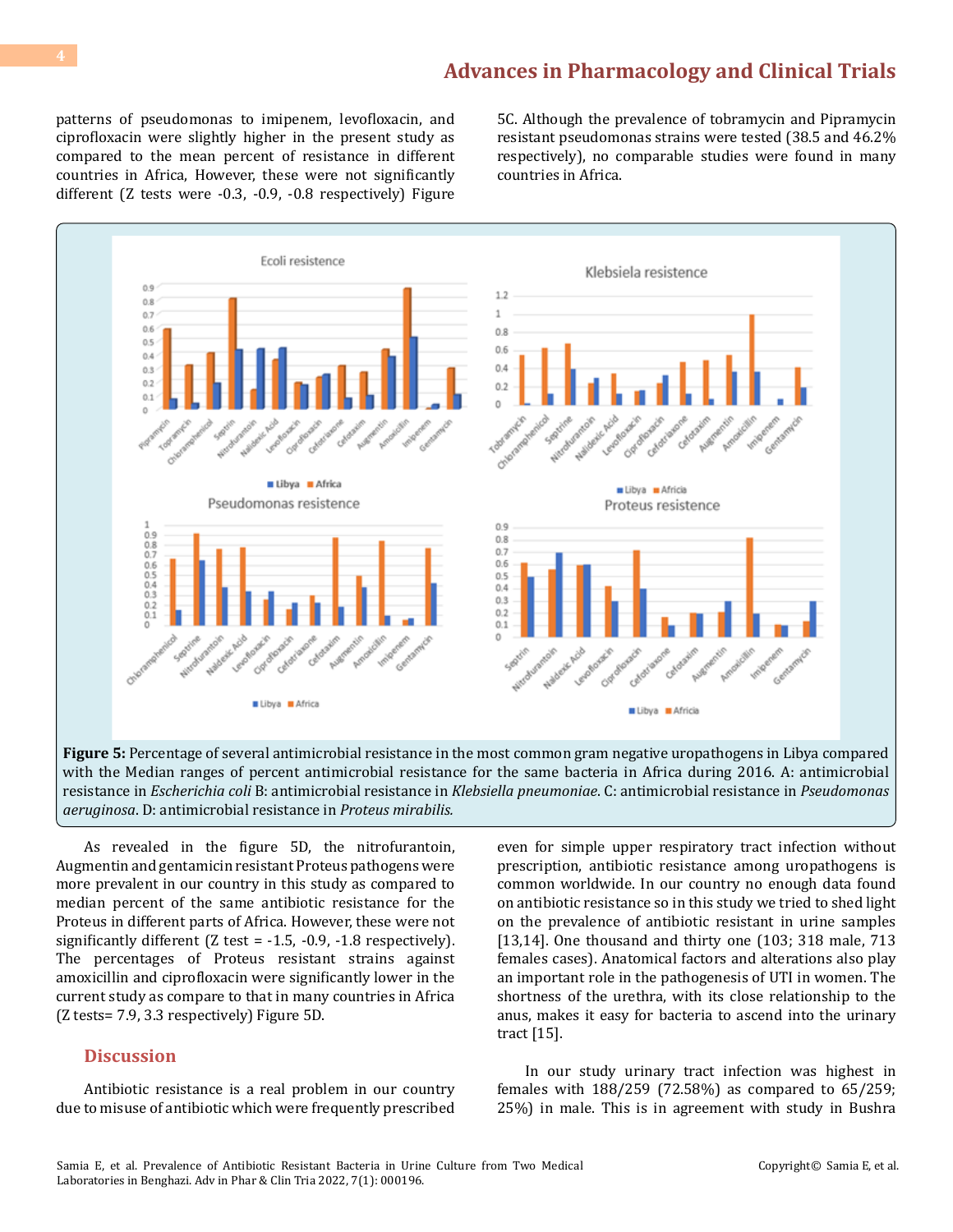medical laboratory, Tripoli, Libya who found the prevalence of significant bacteriuria was 20.4% (291/1423), among them 81.4% (237/291) were females and 18.6% (54/291) were males [16]. Also in support of our results study done in a rural community of Odisha, India. The finding showed that females (45.2%) had higher prevalence of UTI in comparison with males (18.4%) [17].

Furthermore, in accordance with our results study done in Iran showed that the frequency of UTI was significantly higher in girls (70.3%) than in boys [18]. UTI was more common in age group <41 years (534) then 13-40 (393) and 0-12 (138) this is in accordance with previous study done in Iraq. The study found that 58.4% of participants belonged to 21-30-year age group followed by 26% who belonged to 31-40-year age group. 48.4% of the study participants were illiterate [19].

In our paper, Escherichia coli was the most prevalent bacterial uropathogen with (59.84%), followed by *Klebsiella pneumoniae* (11.58%) and *pseudomonas aeruginosa* (10%). Then, Proteus and *streptococcus pneumoniae* had the same prevalence value (3.86%), *Enterococcus faecalis* (2.7%), and Staphylococcus aureus (2.3%). *Actinomyces isrealii, Corynebacterium urealyticum*, Citrobacter species had a lower value (1.15%) and *Neisseria gonorrhoea* had the lowest (0.38%). This is in agreement with previous study in 2010 *Escherichia coli* was the most common cause of urinary tract infection (62.88%), the second most common was Klebsiella (23.080/%), followed by *Proteus mirabilis* (7.02%), Citrobacter (5.35%), *Staphylococcus saprophyticus* (1.34%) and *Candida albicans* (0.33%) [20]. Also, in support of our results study conducted in patients attending hospitals in Bushenyi district western Uganda by Odoki and others, a significantly high prevalence of E. coli 41.9% was reported [21].

In another study in Colorado *Escherichia coli* (72%) and (Klebsiella species (12%) [22]. In our paper E coli is highly resistance to imipenem, nalidixic acid and nitrofurantoin resistances of E coli were significantly higher in Libya as compared to Africa this is in accordance with study done in Iran. The results of this study showed that the highest resistance rate was against nalidixic acid (74.4%) and trimethoprim/sulfamethoxazole (69.8%) [23]. In contrast another study showed that of these 119 E. coli isolates, 91 (76.51%) were multi drug resistant (MDR). The isolates showed high levels of resistance to ampicillin (88.4%), amoxicillin-clavulanic acid (74.4%), norfloxacin (74.2%), cefuroxime (72.2%), ceftriaxone (71.4%) and co-trimoxazole (64.2%) [24].

Although the Patterns of imipenem, nitrofurantoin, levofloxacin, and ciprofloxacin resistant Klebsiella were

higher in this study in Libya of as compared with Africa this is in accordance with study in central Poland *K. pneumoniae*  were resistant to amoxicillin plus clavulanic acid (75.0%), piperacillin plus tazobactam (76.2%), cefotaxime tazobactam (76.2%), cefuroxime (81.0%), ciprofloxacin (81.0%), and trimethoprim plus sulphamethoxazole (81.0%) [25] carbapenem-resistant strains are emerging worldwide. In this study in turkey Klebsiella pneumoniae, with high-level carbapenem resistance (imipenem minimum inhibitory concentration of 32 g/mL) [26]. Klebsiella is also resistance to levofloxacin and nitrofurantoin this is in accordance with study done in Romania which showed that the second most prevalent uropathogen was Klebsiella (16.93%), with the highest resistance quota to amoxicillin–clavulanic ac.  $(R =$ 28.62%), levofloxacin and nitrofurantoin (both  $R = 15.61\%$ ), and ceftazidime  $(R = 15.24\%)$  [27].

In another study in UK,(2019). In this study the six leading pathogens for deaths associated with resistance (Escherichia coli, followed by *Staphylococcus aureus, Klebsiella pneumoniae, Streptococcus pneumoniae, Acinetobacter baumannii*, and *Pseudomonas aeruginosa*) were responsible for 929,000 (660,000–1,270,000) deaths attributable to AMR and 3.57 million (2.62–4.78) deaths associated with AMR in 2019. One pathogen–drug combination, meticillin-resistant S aureus, caused more than 100 000 deaths attributable to AMR in 2019, while six more each caused 50 000–100 000 deaths: multidrug-resistant excluding extensively drug-resistant tuberculosis, thirdgeneration cephalosporin-resistant E coli, carbapenemresistant A baumannii, fluoroquinolone-resistant *E coli*, carbapenem-resistant *K pneumoniae*, and third-generation cephalosporin-resistant *K pneumoniae* [28].

Pseudomonas is highly resistance to imipenem, levofloxacin, and ciprofloxacin this is in accordance with study done in Ethiopia.

The overall resistance rate of *P. aeruginosa* was higher against cephalosporins, i.e. ceftazidime (35%) and cefepime (31%), followed by fluoroquinolones, i.e. levofloxacin (24%) and ciprofloxacin (18%), then carbapenems, i.e. imipenem (18%) and meropenem (13%); the resistance rate was ceftolozane-tazobactam (9%) and piperacillin-tazobactam (16%) [29]. Another study in accordance with our results in Winnipeg, Manitoba. Showed that Ciprofloxacin-resistant *P aeruginosa* increased from 1.0% of all isolates in 1988 to 10.0% in 1995. A significant (P=0.05) correlation was demonstrated between the amount of ciprofloxacin use and prevalence of ciprofloxacin-resistant *P aeruginosa* (r=0.73, P=0.05). Imipenem-resistant *P aeruginosa* increased from 1.0% of isolates in 1987 to a maximum of 10.4% in 1991, and subsequently decreased to 5.4% in 1995. Imipenem use and the prevalence of imipenem-resistant *P aeruginosa* were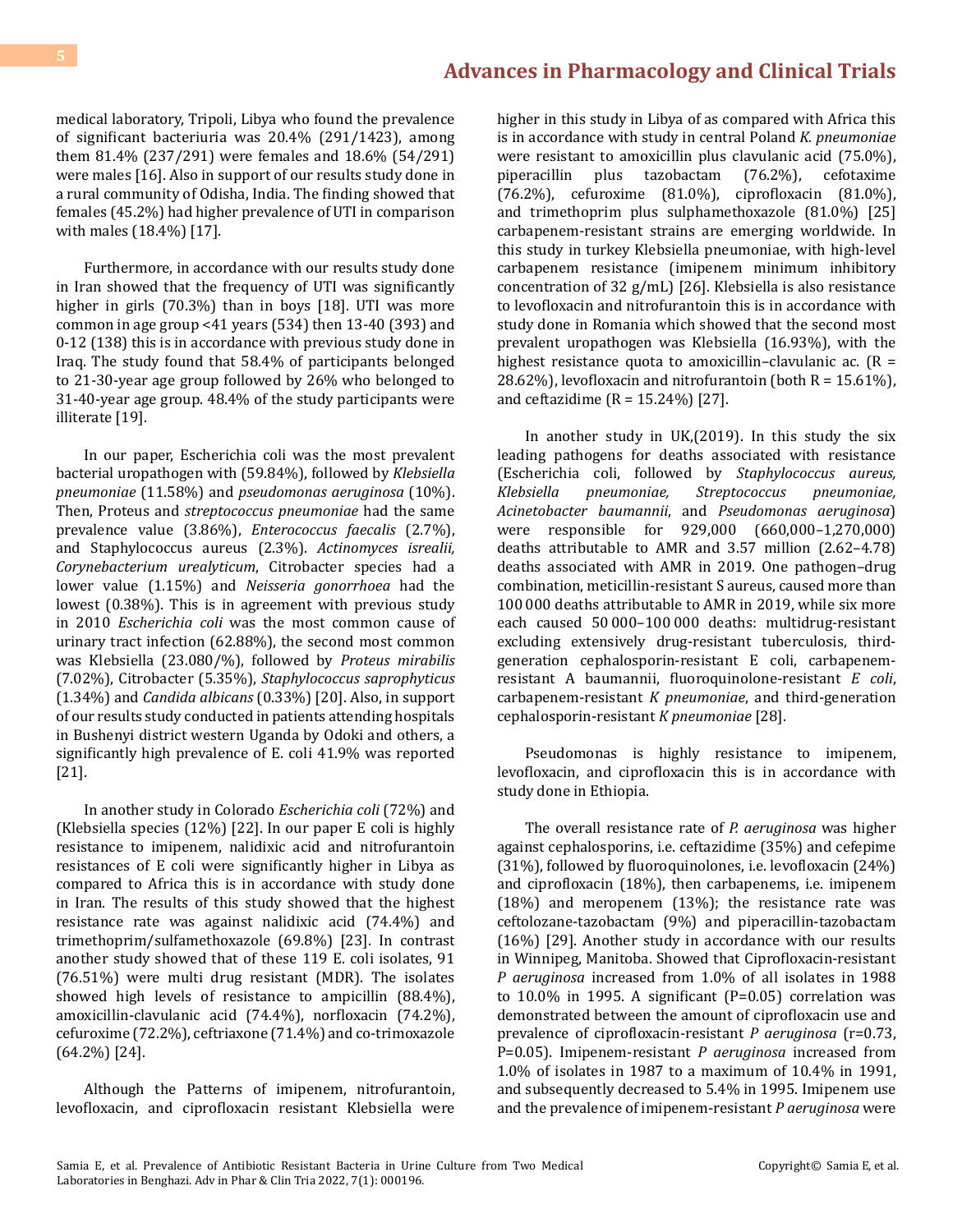significantly correlated (r=0.85, P=0.014) [30].

In our study Proteus is resistance to nitrofurantoin, augmentin and gentamicin this is in accordance with the study in the hospitals of Kharkov of the antibiotic response to 42 Proteus strains isolated from different sources. Many strains were resistant to gentamicin, ampicillin and carbenicillin irrespective of the isolation source [31]. Also in support of our study another study done on strains Proteus mirabilis were isolated from urine samples from ambulatory and hospitalized patients diagnosed with urinary tract infection (UTI) between April 2008 and April 2010. Two hundred and thirteen of P. mirabilis strains were tested. Eighty-two (38.5 %) strains were resistant to ampicillin, 49 (23.0 %) to cefalotin, 83 (39.0 %) to sulfamethoxazole/ trimetoprim, 75 (35.2  $\%$ ) to ciprofloxacin, 95 (44.6  $\%$ ) to oxolinic acid, 54 (25.4 %) to gentamicin, and 72 (33.8 %) to chloramphenicol. There was significantly lower resistance to cefotaxime - 8 strains  $(3.8 \%)$ , ceftazidime - 8  $(3.8 \%)$ , amoxicillin/clavulanic acid 17 (8.0 %) and aztreonam - 8 (3.8 %) [32].

Furthermore in support of our study another paper showed that proteus is resistance to tetracycline was 95% followed by nitrofurantoin (92.5%), trimethoprim/ sulfamethoxazole (75%), ciprofloxacin (45%), cefotaxime (42.5%), ofloxacin (40%), ampicillin (35%), meropenem (30%), norfloxacin (25%), cefixime and amoxicillinclavulanate (22.5%), aztreonam and amikacin (15%), ceftazidime (7.5%), and ampicillin-sulbactam (2.5%) [33].

There are three major mechanisms by which bacteria become resistant to carbapenems: enzyme production, efflux pumps and porin mutations .Resistance to carbapenems may be attributed to three major mechanisms: porin-mediated resistance to reduce uptake of carbapenems, efflux pumps, which pump the carbapenem outside the cells and enzymemediated resistance which is mediated via the acquisition of carbapenemase genes. The reduced uptake or increased efflux of antibiotics are usually associated with an overexpression of β-lactamases possessing weak affinities for carbapenems [34,35]. The nature of the resistance determinants can affect the dynamics of their spread [36]. Fluoroquinoloe resistance is due to one or more point mutation in quinolole binding region of the target enzyme or to a change in the permeability of the organism [37]. Nitrofurantion resistance is mainly mediated by mutations in nfsA and/or nfsB, both of which encode oxygen-insensitive nitroreductases responsible for high-level nitrofurantoin resistance (NFT-R; median MIC of 96 μg/ml) [13]. These mutations hinder the reduction of NFT, preventing the formation of toxic intermediate compounds. Resistance to nitrofurantoin may be chromosomal or plasmid-mediated and involves inhibition of nitrofuran reductase [38].

#### **References**

- 1. [Aabenhus R, Hansen MP, Siersma V, Bjerrum L \(2017\)](https://pubmed.ncbi.nlm.nih.gov/28585886/) [Clinical Indications for Antibiotic Use in Danish](https://pubmed.ncbi.nlm.nih.gov/28585886/) [General Practice: Results from a Nationwide Electronic](https://pubmed.ncbi.nlm.nih.gov/28585886/)  [Prescription Database. Scand J Prim Health Care 35\(2\):](https://pubmed.ncbi.nlm.nih.gov/28585886/) [162-169.](https://pubmed.ncbi.nlm.nih.gov/28585886/)
- 2. [Goldman L, Schafer A \(2020\) Goldman-Cecil medicine.](https://www.worldcat.org/title/goldman-cecil-medicine/oclc/1118693594) [26th \(Edn.\). Philadelphia, PA: Elsevier. pp: 1836-1837.](https://www.worldcat.org/title/goldman-cecil-medicine/oclc/1118693594)
- 3. [Wagenlehner FME, Bjerklund Johansen TE, Cai T, Koves](https://pubmed.ncbi.nlm.nih.gov/32843751/) [B, Kranz J, et al. \(2020\) Epidemiology, Definition and](https://pubmed.ncbi.nlm.nih.gov/32843751/) [Treatment of Complicated Urinary Tract Infections. Nat](https://pubmed.ncbi.nlm.nih.gov/32843751/)  [Rev Urol 17\(10\): 586-600.](https://pubmed.ncbi.nlm.nih.gov/32843751/)
- 4. [Epp A, Larochelle A \(2010\) Recurrent Urinary Tract](https://pubmed.ncbi.nlm.nih.gov/21176321/)  [Infection. J Obstet Gynaecol Can 32\(11\): 1082-1090.](https://pubmed.ncbi.nlm.nih.gov/21176321/)
- 5. [Foxman B \(2014\) Urinary Tract Infection Syndromes:](https://pubmed.ncbi.nlm.nih.gov/24484571/) [Occurrence, Recurrence, Bacteriology, Risk Factors, and](https://pubmed.ncbi.nlm.nih.gov/24484571/)  [Disease Burden. Infect. Dis Clin North Am 28\(1\): 1-13.](https://pubmed.ncbi.nlm.nih.gov/24484571/)
- 6. Tandogdu Z, [Cek M, Wagenlehner F, Naber K, Tenke P, et](https://pubmed.ncbi.nlm.nih.gov/23979151/)  [al. \(2014\) Resistance Patterns of Nosocomial Urinary](https://pubmed.ncbi.nlm.nih.gov/23979151/) [Tract Infections in Urology Departments: 8-Year Results](https://pubmed.ncbi.nlm.nih.gov/23979151/)  [of the Global Prevalence of Infections in Urology Study.](https://pubmed.ncbi.nlm.nih.gov/23979151/) [World J Urol 32\(3\): 791-801.](https://pubmed.ncbi.nlm.nih.gov/23979151/)
- 7. [Simmering JE, Tang F, Cavanaugh JE, Polgreen LA,](https://www.ncbi.nlm.nih.gov/pmc/articles/PMC5414046/) [Polgreen PM \(2017\) The Increase in Hospitalizations for](https://www.ncbi.nlm.nih.gov/pmc/articles/PMC5414046/) [Urinary Tract Infections and the Associated Costs in the](https://www.ncbi.nlm.nih.gov/pmc/articles/PMC5414046/) [United States, 1998–2011. Open Forum Infect Dis 4\(1\):](https://www.ncbi.nlm.nih.gov/pmc/articles/PMC5414046/) [281.](https://www.ncbi.nlm.nih.gov/pmc/articles/PMC5414046/)
- 8. [Scholes D, Hooton TM, Roberts PL, Stapleton AE, Gupta](https://pubmed.ncbi.nlm.nih.gov/10979915/)  [K, et al. \(2000\) Risk Factors for Recurrent Urinary Tract](https://pubmed.ncbi.nlm.nih.gov/10979915/)  [Infection in Young Women. J Infect Dis 182\(4\): 1177-](https://pubmed.ncbi.nlm.nih.gov/10979915/) [1182.](https://pubmed.ncbi.nlm.nih.gov/10979915/)
- 9. [Gharbi M, Drysdale JH, Lishman H, Goudie R, Molokhia](https://www.bmj.com/content/364/bmj.l525)  [M, et al . \(2019\) Antibiotic Management of Urinary](https://www.bmj.com/content/364/bmj.l525) [Tract Infection in the Elderly in Primary Care and Its](https://www.bmj.com/content/364/bmj.l525) [Association with Bloodstream Infections and All-Cause](https://www.bmj.com/content/364/bmj.l525)  [Mortality: A Population-Based Cohort Study. BMJ 364:](https://www.bmj.com/content/364/bmj.l525) [l525.](https://www.bmj.com/content/364/bmj.l525)
- 10. [Kim JY, Sohn JW, Park DW, Yoon YK, Kim YM, et al. \(2008\)](https://pubmed.ncbi.nlm.nih.gov/18413317/) [Control of Extended-Spectrum {Beta}-Lactamase-](https://pubmed.ncbi.nlm.nih.gov/18413317/)[Producing Klebsiella Pneumoniae Using a Computer-](https://pubmed.ncbi.nlm.nih.gov/18413317/)[Assisted Management Program to Restrict Third-](https://pubmed.ncbi.nlm.nih.gov/18413317/)[Generation Cephalosporin Use. J Antimicrob Chemother](https://pubmed.ncbi.nlm.nih.gov/18413317/) [62\(2\): 416-421.](https://pubmed.ncbi.nlm.nih.gov/18413317/)
- 11. [Aslam B, Khurshid M, Arshad MI, Muzammil S, Rasool](https://pubmed.ncbi.nlm.nih.gov/34900756/)  [M, et al. \(2021\) Antibiotic Resistance: One Health One](https://pubmed.ncbi.nlm.nih.gov/34900756/)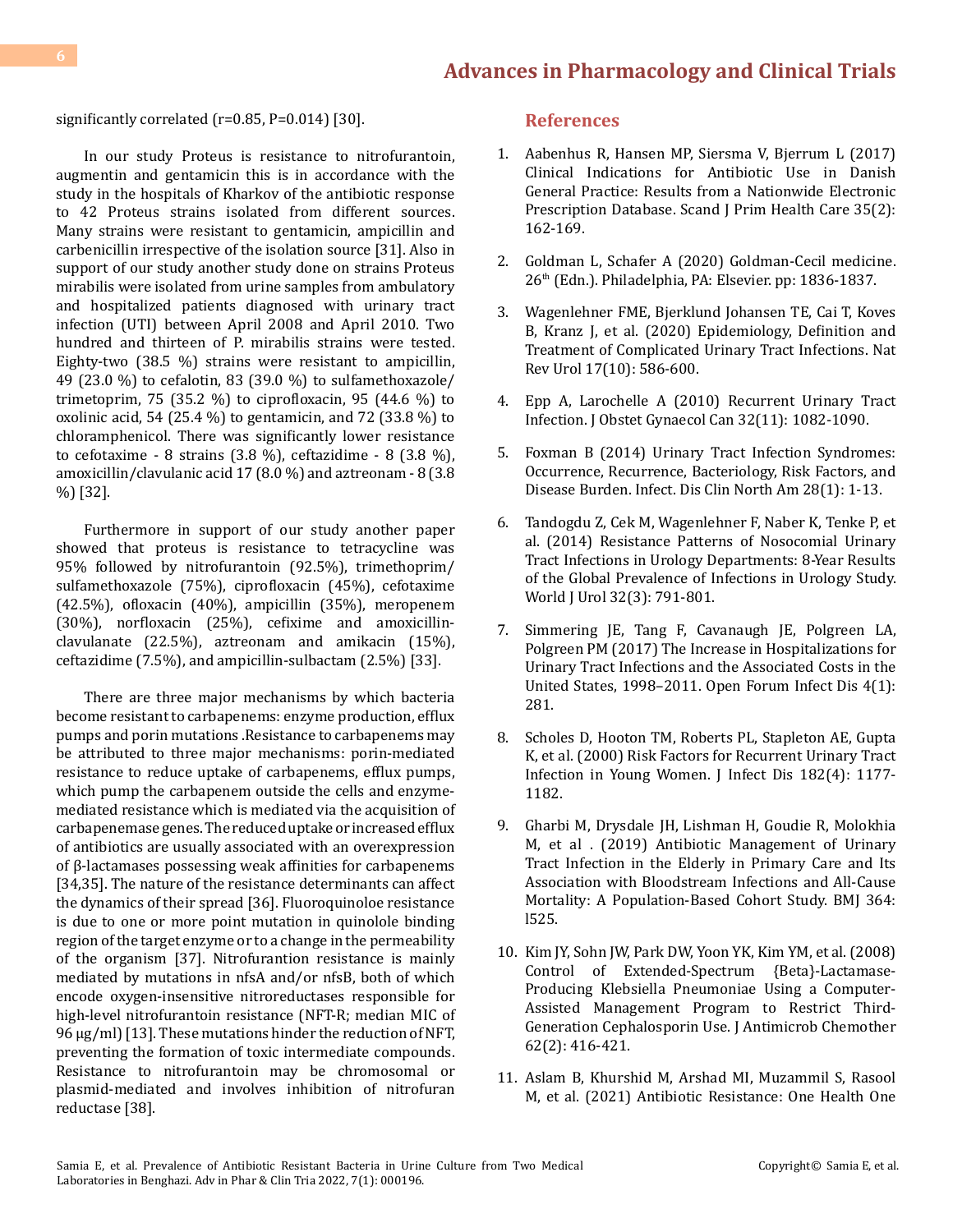[World Outlook. Front Cell Infect Microbiol 11: 771510.](https://pubmed.ncbi.nlm.nih.gov/34900756/)

- 12. [Fallon D, Andrews N, Frodsham D, Gee B, Howe S, et al.](https://pubmed.ncbi.nlm.nih.gov/12101200/) [\(2002\) A Comparison of the Performance of Cystine](https://pubmed.ncbi.nlm.nih.gov/12101200/) [Lactose Electrolyte Deficient \(CLED\) Agar with Oxoid](https://pubmed.ncbi.nlm.nih.gov/12101200/) [Chromogenic Urinary Tract Infection \(CUTI\) Medium](https://pubmed.ncbi.nlm.nih.gov/12101200/) [for the Isolation and Presumptive Identification of](https://pubmed.ncbi.nlm.nih.gov/12101200/) [Organisms from Urine. J Clin Pathol 55\(7\): 524-529.](https://pubmed.ncbi.nlm.nih.gov/12101200/)
- 13. Clinical pharmacy and therapeutics by Roger Walker, Clive Edwards.  $3<sup>rd</sup>$  (Edn.), pp: 503-511.
- 14. Applied therapeutics the clinical use of drugs by Mary Anne konda-kimble.  $8<sup>th</sup>$  (Edn.), pp: 456-465.
- 15. [Yamamoto S, Tsukamoto T, Terai A, Kurazono H, Takeda](https://pubmed.ncbi.nlm.nih.gov/9072556/) [Y, et al. \(1997\) Genetic Evidence Supporting the Fecal-](https://pubmed.ncbi.nlm.nih.gov/9072556/)[Perineal-Urethral Hypothesis in Cystitis Caused by](https://pubmed.ncbi.nlm.nih.gov/9072556/) [Escherichia Coli. J Urol 157\(3\): 1127-1129.](https://pubmed.ncbi.nlm.nih.gov/9072556/)
- 16. [Salem MA, Ahmed FA \(2018\) Bacterial Profile of](http://www.ghrnet.org/index.php/joghr/article/view/2380/2702) [Urinary Tract Infection and Antimicrobial Susceptibility](http://www.ghrnet.org/index.php/joghr/article/view/2380/2702) [Pattern Among Patients Attending at Bushra Medical](http://www.ghrnet.org/index.php/joghr/article/view/2380/2702) [Laboratory, Tripoli, Libya. Journal of Gastroenterology](http://www.ghrnet.org/index.php/joghr/article/view/2380/2702) [and Hepatology Research 7\(4\): 2671-2675.](http://www.ghrnet.org/index.php/joghr/article/view/2380/2702)
- 17. [Sood S, Gupta R \(2012\) Antibiotic Resistance Pattern of](https://www.ncbi.nlm.nih.gov/pmc/articles/PMC3326806/) [Community Acquired Uropathogens at a Tertiary Care](https://www.ncbi.nlm.nih.gov/pmc/articles/PMC3326806/) [Hospital in Jaipur, Rajasthan. Indian J Community Med](https://www.ncbi.nlm.nih.gov/pmc/articles/PMC3326806/) [37\(1\): 39-44.](https://www.ncbi.nlm.nih.gov/pmc/articles/PMC3326806/)
- 18. [Pouladfar G, Basiratnia M, Anvarinejad M, Abbasi P,](https://pubmed.ncbi.nlm.nih.gov/28906365/) [Amirmoezi F, et al. \(2017\) The Antibiotic Susceptibility](https://pubmed.ncbi.nlm.nih.gov/28906365/) [Patterns of Uropathogens among Children with Urinary](https://pubmed.ncbi.nlm.nih.gov/28906365/) Tract Infection in Shiraz. [Medicine \(Baltimore\) 96\(37\):](https://pubmed.ncbi.nlm.nih.gov/28906365/) [e7834.](https://pubmed.ncbi.nlm.nih.gov/28906365/)
- 19. [Salwa Al-Mukhtar \(2018\) Urinary Tract Infection Among](https://opennursingjournal.com/VOLUME/12/PAGE/248/FULLTEXT/) [Women Aged \(18-40\) Years Old in Kirkuk City, Iraq. The](https://opennursingjournal.com/VOLUME/12/PAGE/248/FULLTEXT/) [Open Nursing journal 12: 248-254.](https://opennursingjournal.com/VOLUME/12/PAGE/248/FULLTEXT/)
- 20. [Behzadi P, Behzadi E, Yazdanbod H, Aghapour R, Akbari](https://pubmed.ncbi.nlm.nih.gov/21977133/) [Cheshmeh M \(2010\) A Survey on Urinary Tract Infections](https://pubmed.ncbi.nlm.nih.gov/21977133/) [Associated with the Three Most Common Uropathogenic](https://pubmed.ncbi.nlm.nih.gov/21977133/) [Bacteria. Maedica \(Bucur\) 5\(2\): 111-115.](https://pubmed.ncbi.nlm.nih.gov/21977133/)
- 21. [Mladenović J, Veljović M, Udovicić I, Lazić S, Segrt Z, et](file:///D:/Medwin_PDFs/PDFs/PDFs%20Done/APCT%20(Quarterly)/Volume%207%20%20%20(2022)/Issue%202%20(Apr-Jun)/96.%20APCT-RA-22-205/Mladenović%20J,%20Veljović%20M,%20Udovicić%20I,%20Lazić%20S,%20Segrt%20Z) [al. \(2015\) Catheter Associated Urinary Tract Infection in](file:///D:/Medwin_PDFs/PDFs/PDFs%20Done/APCT%20(Quarterly)/Volume%207%20%20%20(2022)/Issue%202%20(Apr-Jun)/96.%20APCT-RA-22-205/Mladenović%20J,%20Veljović%20M,%20Udovicić%20I,%20Lazić%20S,%20Segrt%20Z) [a Surgical Intensive Care Unit. Vojnosanitetski Pregled](file:///D:/Medwin_PDFs/PDFs/PDFs%20Done/APCT%20(Quarterly)/Volume%207%20%20%20(2022)/Issue%202%20(Apr-Jun)/96.%20APCT-RA-22-205/Mladenović%20J,%20Veljović%20M,%20Udovicić%20I,%20Lazić%20S,%20Segrt%20Z) [72\(10\): 883-888.](file:///D:/Medwin_PDFs/PDFs/PDFs%20Done/APCT%20(Quarterly)/Volume%207%20%20%20(2022)/Issue%202%20(Apr-Jun)/96.%20APCT-RA-22-205/Mladenović%20J,%20Veljović%20M,%20Udovicić%20I,%20Lazić%20S,%20Segrt%20Z)
- 22. [Michael LW, Loretta G \(2004\) Laboratory Diagnosis](https://academic.oup.com/cid/article/38/8/1150/441696) [of Urinary Tract Infections in Adult Patients. Clinical](https://academic.oup.com/cid/article/38/8/1150/441696) [Infectious Diseases 38\(8\): 1150-1158.](https://academic.oup.com/cid/article/38/8/1150/441696)
- 23. [Haghighatpanah M, Mojtahedi A \(2019\) Characterization](https://pubmed.ncbi.nlm.nih.gov/31564925/) [of Antibiotic Resistance and Virulence Factors of](https://pubmed.ncbi.nlm.nih.gov/31564925/)

[Escherichia Coli Strains Isolated from Iranian Inpatients](https://pubmed.ncbi.nlm.nih.gov/31564925/)  [with Urinary Tract Infections. Infect Drug Resist 12:](https://pubmed.ncbi.nlm.nih.gov/31564925/) [2747-2754.](https://pubmed.ncbi.nlm.nih.gov/31564925/)

- 24. [Niranjan V, Malini A \(2014\) Antimicrobial Resistance](https://pubmed.ncbi.nlm.nih.gov/25109731/) [Pattern in Escherichia Coli Causing Urinary Tract](https://pubmed.ncbi.nlm.nih.gov/25109731/)  [Infection among Inpatients. Indian J Med Res 139\(6\):](https://pubmed.ncbi.nlm.nih.gov/25109731/) [945-948.](https://pubmed.ncbi.nlm.nih.gov/25109731/)
- 25. [Barbara K, Agata G, Piotr S, Jolanta W, Urszula P \(2021\)](https://pubmed.ncbi.nlm.nih.gov/33923389/) [Antibiotic Resistance of Uropathogens Isolated from](https://pubmed.ncbi.nlm.nih.gov/33923389/) [Patients Hospitalized in District Hospital in Central](https://pubmed.ncbi.nlm.nih.gov/33923389/) [Poland in 2020. Antibiotics \(Basel\) 10\(4\): 447.](https://pubmed.ncbi.nlm.nih.gov/33923389/)
- 26. [Gülmez D, Woodford N, Palepou MF, Mushtaq S, Metan](https://pubmed.ncbi.nlm.nih.gov/18339523/)  [G \(2008\) Carbapenem-Resistant Escherichia Coli and](https://pubmed.ncbi.nlm.nih.gov/18339523/) [Klebsiella Pneumoniae Isolates from Turkey with OXA-](https://pubmed.ncbi.nlm.nih.gov/18339523/)[48-Like Carbapenemases and Outer Membrane Protein](https://pubmed.ncbi.nlm.nih.gov/18339523/)  [Loss. Int J Antimicrob Agents 31\(6\): 523-526.](https://pubmed.ncbi.nlm.nih.gov/18339523/)
- 27. [Petca RC, Mareș C, Petca A, Negoiță S, Popescu RI,](https://www.ncbi.nlm.nih.gov/pmc/articles/PMC7459805/)  [et al. \(2020\) Spectrum and Antibiotic Resistance of](https://www.ncbi.nlm.nih.gov/pmc/articles/PMC7459805/) [Uropathogens in Romanian Females. Antibiotics \(Basel\)](https://www.ncbi.nlm.nih.gov/pmc/articles/PMC7459805/) [9\(8\): 472.](https://www.ncbi.nlm.nih.gov/pmc/articles/PMC7459805/)
- 28. [Addis T, Araya S, Desta K \(2021\) Occurrence of Multiple,](https://pubmed.ncbi.nlm.nih.gov/34511952/)  [Extensive and Pan Drug-Resistant Pseudomonas](https://pubmed.ncbi.nlm.nih.gov/34511952/) [aeruginosa and Carbapenemase Production from](https://pubmed.ncbi.nlm.nih.gov/34511952/)  [Presumptive Isolates Stored in a Biobank at Ethiopian](https://pubmed.ncbi.nlm.nih.gov/34511952/) [Public Health Institute. Infect Drug Resist 14: 3609-](https://pubmed.ncbi.nlm.nih.gov/34511952/) [3618.](https://pubmed.ncbi.nlm.nih.gov/34511952/)
- 29. [Mohsen Naghavi \(2022\) Global Burden of Bacterial](https://www.thelancet.com/action/showPdf?pii=S0140-6736%2821%2902724-0)  [Antimicrobial Resistance in 2019: A Systematic Analysis.](https://www.thelancet.com/action/showPdf?pii=S0140-6736%2821%2902724-0) [Antimicrobial Resistance Collaborators 399: 629-655.](https://www.thelancet.com/action/showPdf?pii=S0140-6736%2821%2902724-0)
- 30. [Zhanel GG, Nicolle LE, Gin AS, Karlowsky J, Kabani A, et al.](https://www.ncbi.nlm.nih.gov/pmc/articles/PMC3250873/)  [\(1998\) Ciprofloxacin or Imipenem Use Correlates with](https://www.ncbi.nlm.nih.gov/pmc/articles/PMC3250873/)  [Resistance in Pseudomonas Aeruginosa. Can J Infect Dis](https://www.ncbi.nlm.nih.gov/pmc/articles/PMC3250873/) [9\(6\): 382-386.](https://www.ncbi.nlm.nih.gov/pmc/articles/PMC3250873/)
- 31. [Ekowska A, Janicka G, Wróblewska J, Kruszyńska E](https://pubmed.ncbi.nlm.nih.gov/15754653/) [\(2004\) Prevalence of Proteus Mirabilis Strains in Clinical](https://pubmed.ncbi.nlm.nih.gov/15754653/) [Specimens and Evaluation of their Resistance to Selected](https://pubmed.ncbi.nlm.nih.gov/15754653/) [Antibiotics. Pol Merkur Lekarski 17\(101\): 538-540.](https://pubmed.ncbi.nlm.nih.gov/15754653/)
- 32. [Cernohorská L, Chvílová E \(2011\) Proteus Mirabilis](https://pubmed.ncbi.nlm.nih.gov/21780025/)  [Isolated from Urine, Resistance to Antibiotics and](https://pubmed.ncbi.nlm.nih.gov/21780025/) [Biofilm Formation. Clin Microbial Infect 17\(3\): 81-85.](https://pubmed.ncbi.nlm.nih.gov/21780025/)
- 33. [Mirzaei A, Nasr Esfahani B, Raz A, Ghanadian M, Moghim](https://pubmed.ncbi.nlm.nih.gov/34212042/) [S \(2021\) From the Urinary Catheter to the Prevalence](https://pubmed.ncbi.nlm.nih.gov/34212042/) [of Three Classes of Integrons, β-Lactamase Genes, and](https://pubmed.ncbi.nlm.nih.gov/34212042/) [Differences in Antimicrobial Susceptibility of Proteus](https://pubmed.ncbi.nlm.nih.gov/34212042/) [mirabilis and Clonal Relatedness with Rep-PCR. Biomed](https://pubmed.ncbi.nlm.nih.gov/34212042/) [Res Int 995-2769.](https://pubmed.ncbi.nlm.nih.gov/34212042/)